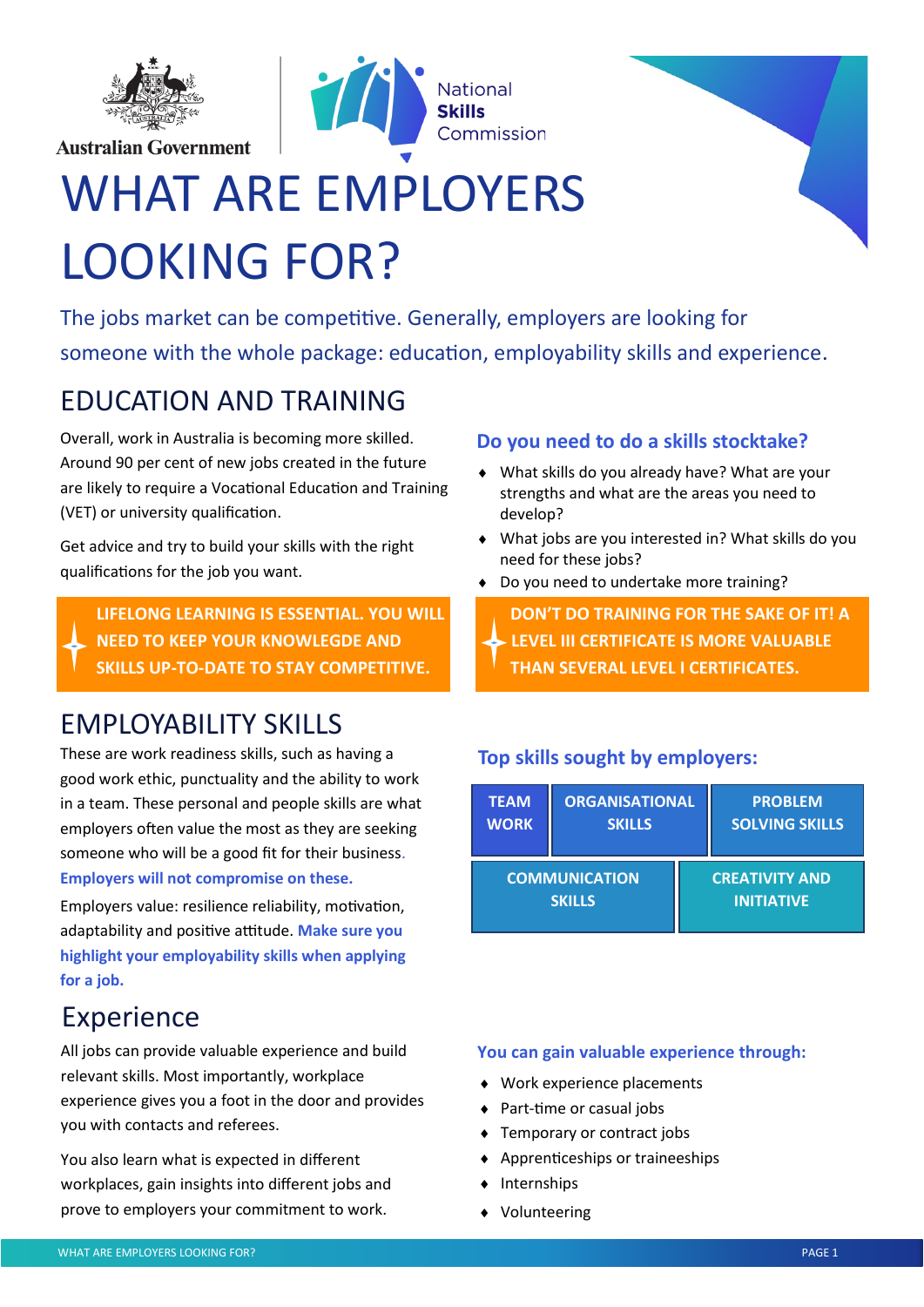## HOW DO YOU FIND A JOB?

Employers use a number of methods to find employees. Below are some of the most common methods used and some useful tips for finding a job.

#### JOB SEARCH TIPS: HOW EMPLOYERS FIND STAFF



#### **Many job vacancies are advertised on recruitment websites**

Vacancies advertised online typically attract many applicants so you need to tailor each application to suit the advertised role so you stand out from other applicants.

#### **Usage of social media for job advertisements is rising rapidly**

Platforms such as Facebook now allow employers and job seekers to interact through local jobs groups.

#### **Use your networks to your advantage**

Ask friends, family, former co-workers and past employers if they know of any jobs available. Joining a local club, sporting team or community groups are great ways to meet people and expand your network.

**MAKE YOUR SOCIAL MEDIA PROFILE PRESENTABLE. EMPLOYERS OFTEN ASSESS APPLICANTS' SOCIAL MEDIA PROFILES.**

#### **Approach employers directly to make a good impression**

Jobs seekers who can demonstrate their enthusiasm in person often stands a better chance than those who simply drop off their résumé.

#### **Check local newspaper, particularly if you live in a regional area**

Outside of the capital city, 14 per cent of employers advertise their vacancies in the newspaper.

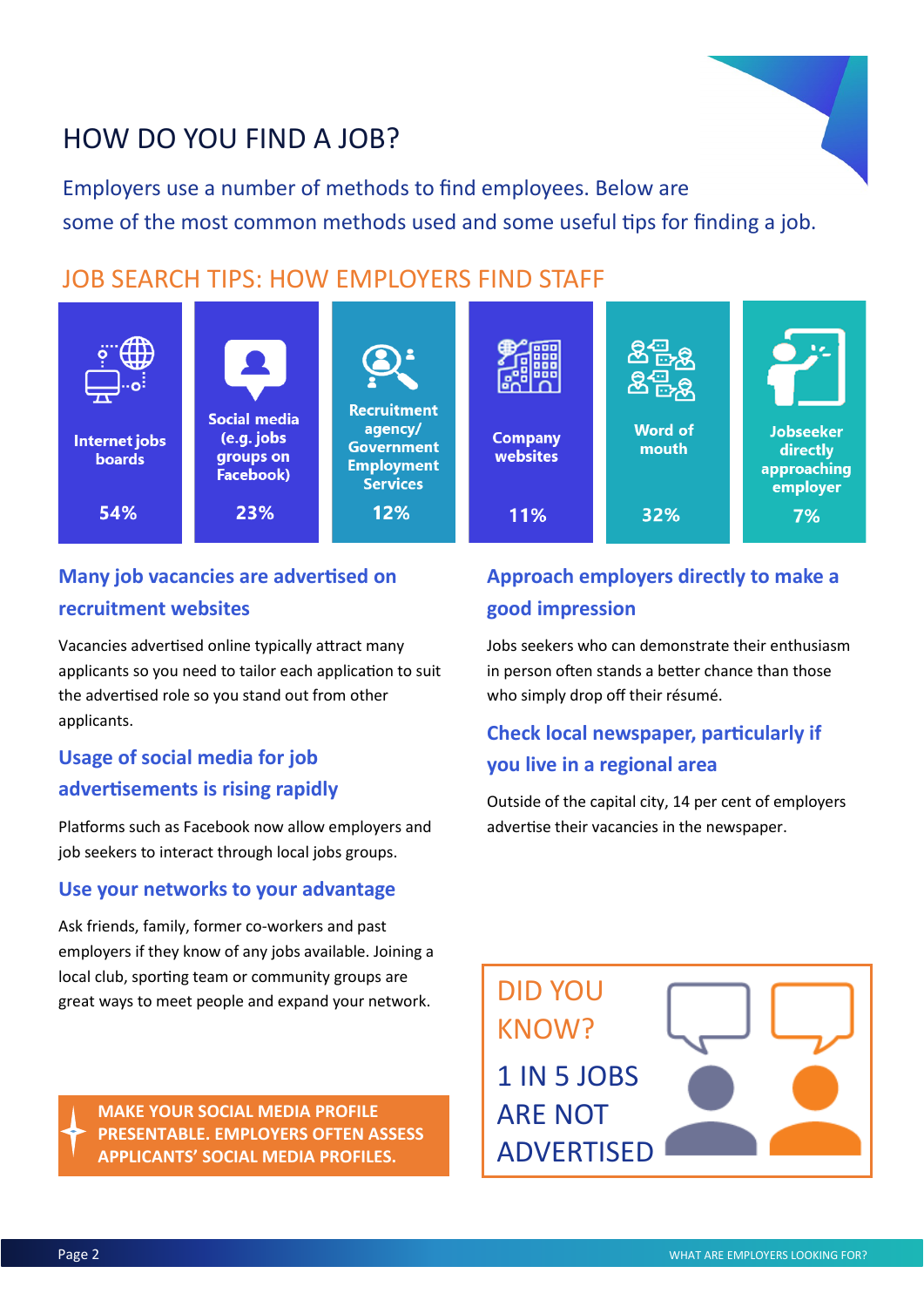# EMPLOYERS' TOP 3 TIPS FOR PEOPLE LOOKING FOR A JOB

#### 1 **You need an excellent résumé and job application**

When applying for a job you need to market yourself, and often your résumé and application are the first opportunity to do so. A winning application demonstrates how your work experience, education and training, and personal skills and qualities directly relate to the job you are applying for.

- Give examples from your current job or work history and explain how they directly relate to the position.
- Ensure that there are no spelling or grammatical errors.
- Be succinct. Your application and résumé should be around 2-3 pages each.

# 2**Every job is unique**

You need to tailor your approach for each application.

- Research the business and job. Each application needs to be written specifically for each position.
- Explain how your skills make you right for that role.
- Remember: employers want the right match for their business, so you need to highlight the relevant skills you can bring to the job.

#### 3 **Get ready for the interview: Prepare, Practise and Presentation**

Interviews can be nerve wracking, but some preparation beforehand can go a long way. The employer wants to get to know you, so try to be friendly and make conversation.

- Practise interview questions with a friend or family member.
- $\bullet$  Prepare some questions about the job and business that you can ask at the interview. This demonstrates your interest and shows that you are prepared.
- Think about your presentation and what you will wear. Remember, first impressions count!
- ◆ If you tend to get nervous think about topics of conversation beforehand, e.g. the weather, the traffic, or something about what the business does. It is fine to be nervous, employers expect this, but do not let your nerves get the better of you.
- Explain the skills that you would bring to the job, and talk about your employability skills.

**DO NOT BE LATE TO THE INTERVIEW! AIM TO ARRIVE AT LEAST 10 MINUTES EARLY.**

**RING THE EMPLOYER AND ASK ABOUT THE JOB AND WORKPLACE! DOING THIS DEMONSTRATES YOUR ENTHUSIASM AND CAN PUT YOU AHEAD OF THER APPLICANTS**



### DID YOU KNOW?

EACH VACANCY RECEIVES AN AVERAGE OF 21 APPLICANTS, OF WHOM 3 ARE INTERVIEWED...BUT, THERE IS LESS COMPETITION FOR JOBS THAT ARE NOT ADVERTISED